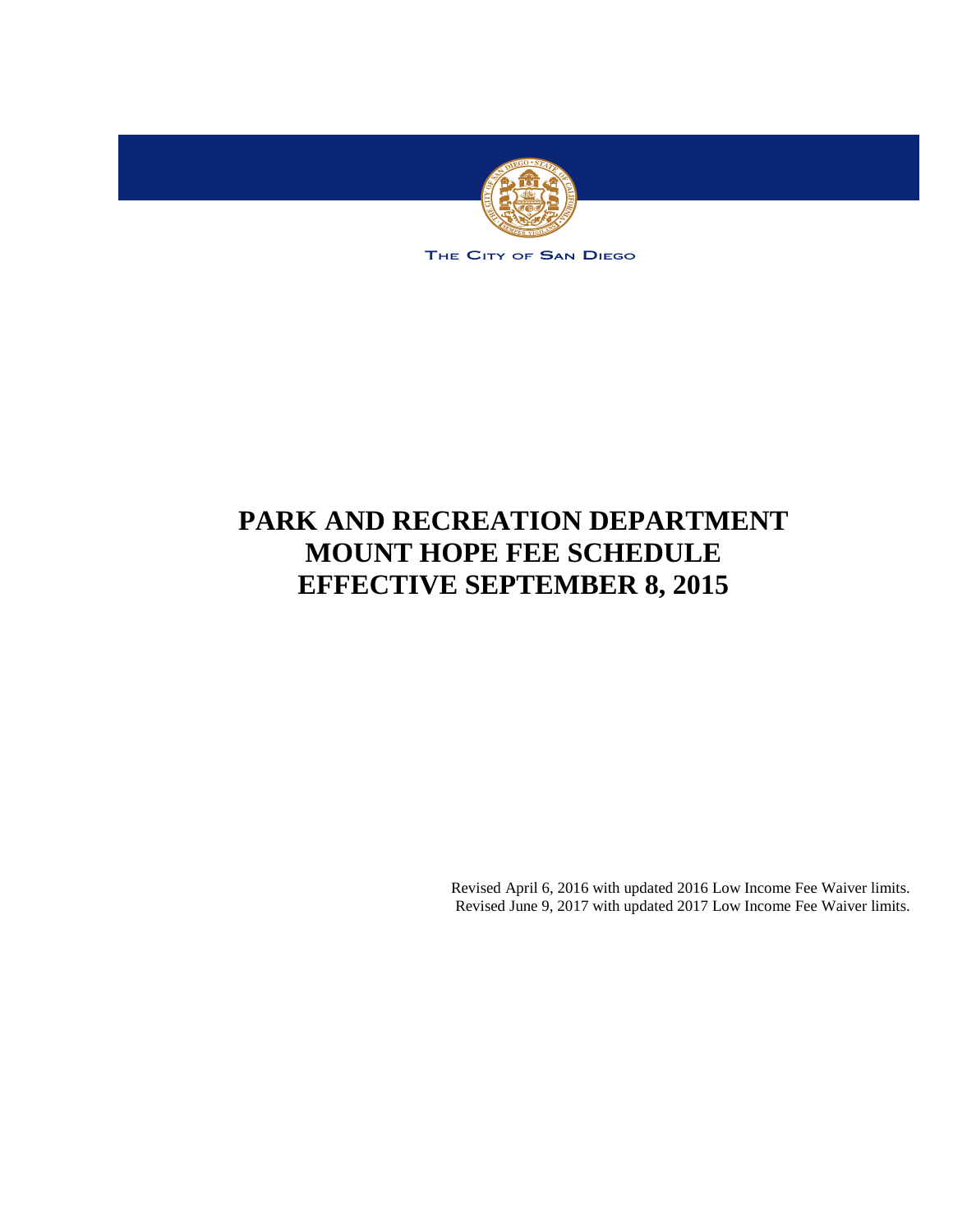## Table of Contents

## Page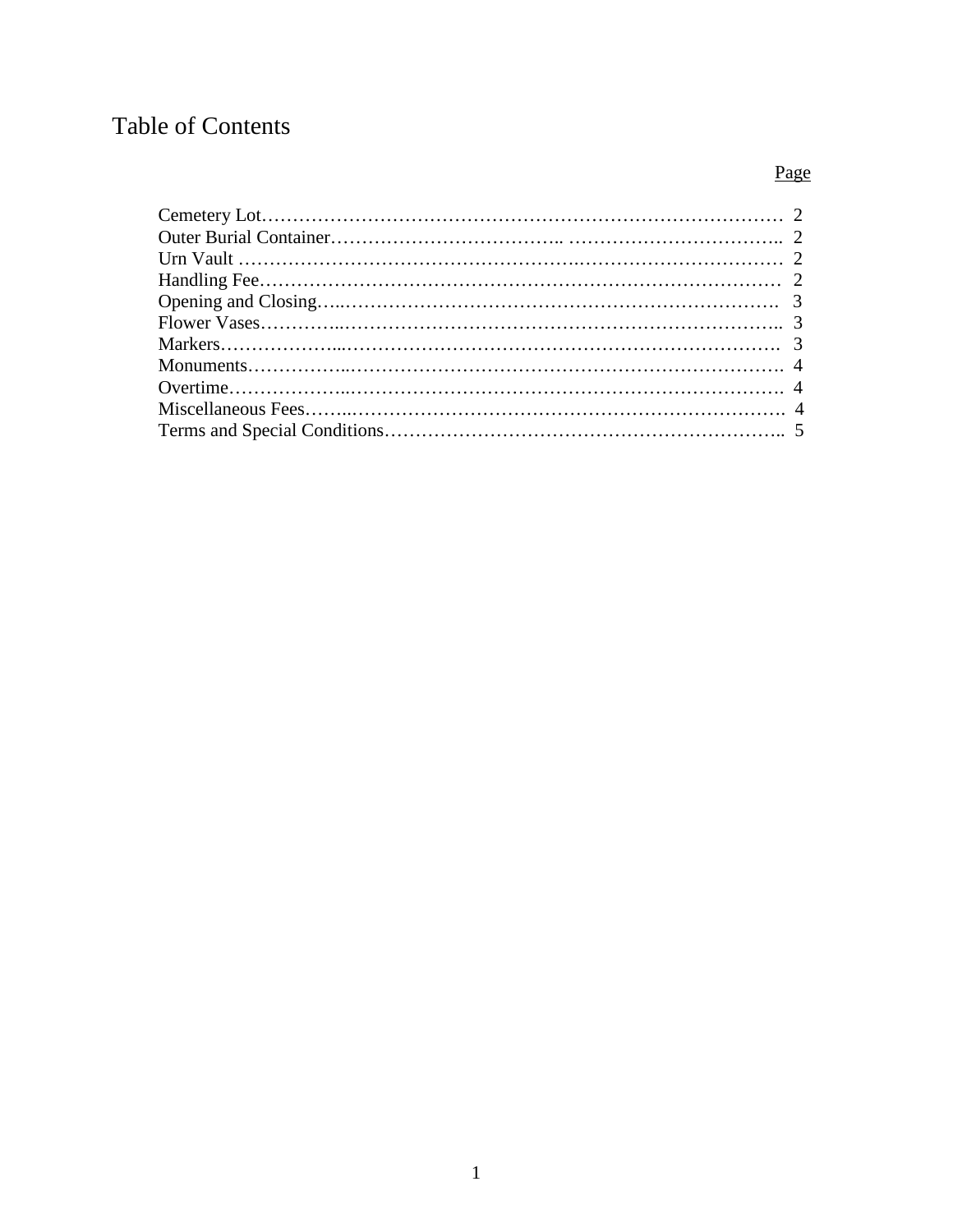### **Cemetery Lot**

| Fee Description                  | Previous Fee | Approved Fee |
|----------------------------------|--------------|--------------|
| <b>Adult Lot</b>                 | \$2,264.00   | \$2,694.00   |
| <b>Adult Lot Non-Resident</b>    | \$3,011.00   | \$3,583.00   |
| <b>Adult Lot Low Income</b>      | \$1,132.00   | \$1,347.00   |
| Cremains Lot                     | \$426.00     | \$507.00     |
| <b>Cremains Lot Non-Resident</b> | \$566.00     | \$674.00     |
| Cremains Lot Low Income          | \$213.00     | \$253.50     |
| Child Lot                        | \$277.00     | \$330.00     |
| Child Lot Non-Resident           | \$369.00     | \$439.00     |
| Child Lot Low Income             | \$138.50     | \$165.00     |
| <b>Infant</b> Lot                | \$142.00     | \$169.00     |
| <b>Infant Lot Non-Resident</b>   | \$188.00     | \$224.00     |
| Infant Lot Low Income            | \$71.00      | \$85.00      |

## **Outer Burial Containers**

*Fees cover item purchase only; installation and maintenance are excluded.*

| Fee Description                 | Previous Fee      | <b>Approved Fee</b> |
|---------------------------------|-------------------|---------------------|
| <b>Adult Liner</b>              | \$270.00-\$359.00 | \$122.00            |
| <b>Adult Liner Low Income</b>   | \$135.00          | \$61.00             |
| <b>Oversize Adult Liner</b>     | \$312.00-\$415.00 | \$290.00            |
| Oversize Adult Liner Low Income | \$156.00          | \$145.00            |
| <b>Adult Top-Seal Vault</b>     | \$355.00-\$472.00 | \$167.00            |
| <b>Oversize Top-Seal Vault</b>  | \$746.00-\$992.00 | \$425.00            |
| Double Depth Crypt              | \$539.00-\$717.00 | \$353.00            |
| <b>Adult Slab</b>               | \$114.00-\$151.00 | \$108.00            |
| <b>Infant Box</b>               | \$99.00-\$132.00  | \$137.00            |
| Child Box                       | \$135.00-\$181.00 | \$145.00            |
| <b>Infant Slab</b>              | \$71.00-\$94.00   | \$118.00            |
| <b>Temporary Marker</b>         | \$22.00-\$29.00   | \$7.00              |

## **Urn Vaults**

| Fee Description             | Previous Fee     | Approved Fee |
|-----------------------------|------------------|--------------|
| Urn Vault (Cremains burial) | \$79.00-\$104.00 | \$60.00      |
| Oversize Urn Vault          | \$85.00-\$98.00  | \$79.00      |

## **Handling Fees for Burial Containers and Temporary Markers**

| Fee Description               | Previous Fee      | Approved Fee |
|-------------------------------|-------------------|--------------|
| <b>Adult Liner</b>            | \$206.00-\$275.00 | \$261.00     |
| <b>Adult Liner Low Income</b> | \$103.00          | \$130.50     |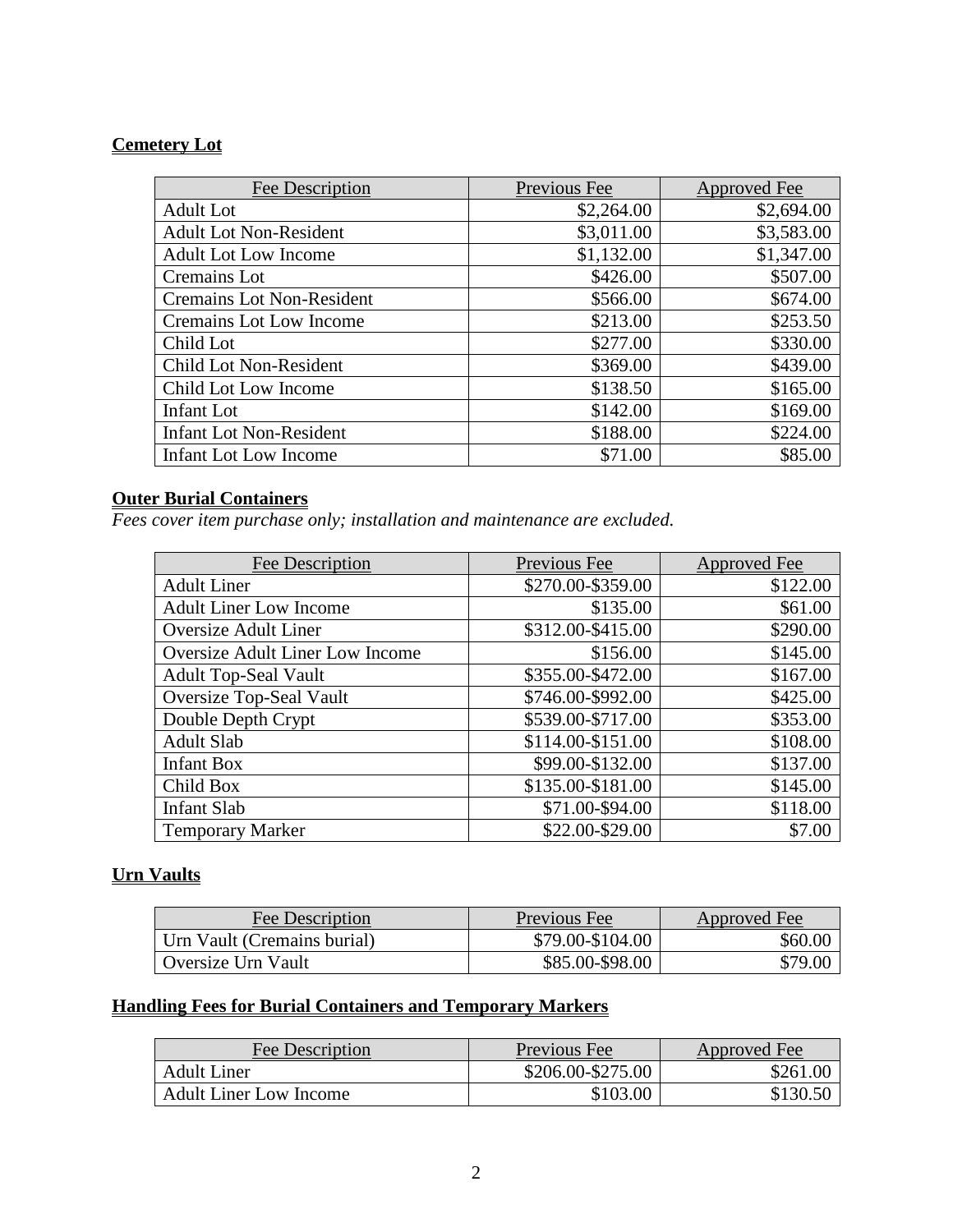| Fee Description                 | Previous Fee      | Approved Fee |
|---------------------------------|-------------------|--------------|
| Oversize Adult Liner            | \$312.00-\$415.00 | \$522.00     |
| Oversize Adult Liner Low Income | \$156.00          | \$261.00     |
| <b>Adult Top-Seal Vault</b>     | \$263.00-\$350.00 | \$261.00     |
| <b>Oversize Top-Seal Vault</b>  | \$578.00-\$769.00 | \$522.00     |
| Double Depth Crypt              | \$454.00-\$604.00 | \$522.00     |
| <b>Adult Slab</b>               | \$413.00-\$549.00 | \$130.00     |
| Urn Vault                       | \$85.00-\$114.00  | \$33.00      |
| <b>Infant Box</b>               | \$48.00           | \$130.00     |
| Child Box                       | \$71.00-\$94.00   | \$261.00     |
| <b>Infant Slab</b>              | \$138.00-\$184.00 | \$65.00      |
| <b>Temporary Marker</b>         | \$11.00-\$15.00   | \$65.00      |

## **Opening and Closing**

| Fee Description             | Previous Fee      | Approved Fee |
|-----------------------------|-------------------|--------------|
| Adult                       | \$533.00-\$708.00 | \$522.00     |
| <b>Adult Low Income</b>     | \$266.50          | \$261.00     |
| Double Depth                | \$533.00-\$708.00 | \$652.00     |
| Double Depth Low Income     | \$266.50          | \$326.00     |
| Cremation                   | \$149.00-\$199.00 | \$261.00     |
| <b>Cremation Low Income</b> | \$74.50           | \$130.50     |
| Child                       | \$277.00-\$369.00 | \$391.00     |
| Child Low Income            | \$138.50          | \$195.50     |
| Infant                      | \$178.00-\$237.00 | \$261.00     |
| <b>Infant Low Income</b>    | \$89.00           | \$130.50     |

#### **Flower Vases**

*Fees cover item (empty) purchase only; maintenance and contents are excluded. Installation is separately charged.*

| Fee Description              | Previous Fee    | Approved Fee |
|------------------------------|-----------------|--------------|
| Galvanized Vase              | \$14.00-\$19.00 | \$10.00      |
| <b>Ground Trion Vase</b>     | \$35.00-\$48.00 | \$22.00      |
| <b>Monument Trion</b>        | \$28.00-\$37.00 | \$31.00      |
| Galvanized Vase Insert       | \$7.00-\$9.00   | \$9.00       |
| <b>Trion Vase Insert</b>     | \$21.00-\$28.00 | \$16.00      |
| <b>Monument Trion Insert</b> | \$21.00-\$28.00 | \$15.00      |
| Vase Installation            | NA              | \$65.00      |

## **Marker Installation (Flat only)**

| Fee Description             | <b>Previous Fee</b> | Approved Fee |
|-----------------------------|---------------------|--------------|
| <b>Granite Installation</b> | \$178.00-\$237.00   | \$293.00     |
| <b>Bronze</b>               | \$192.00-\$255.00   | \$293.00     |
| Child/Infant                | \$114.00-\$151.00   | \$293.00     |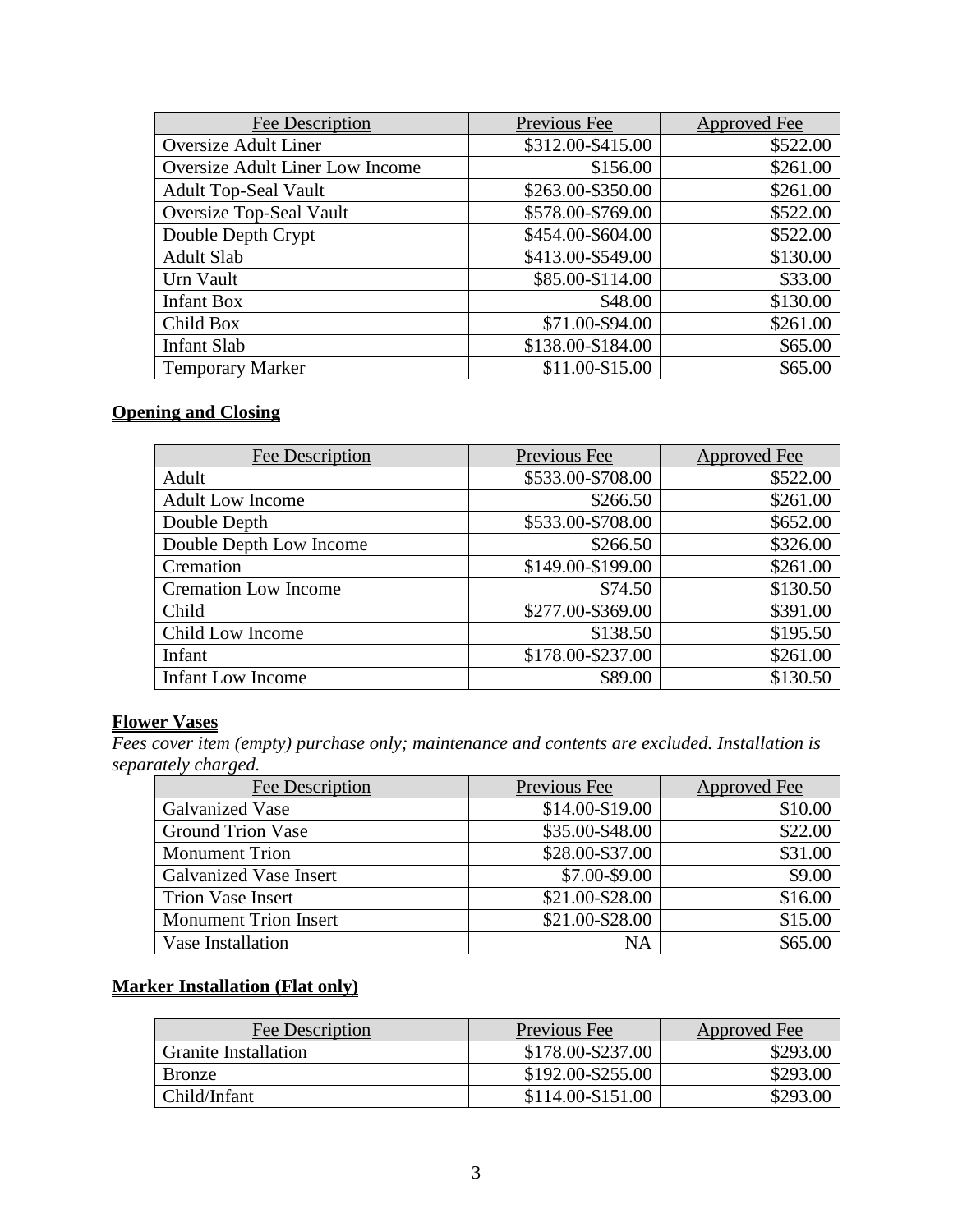| Fee Description      | Previous Fee    | Approved Fee |
|----------------------|-----------------|--------------|
| Re-Set (Like size)   | \$36.00-\$48.00 | \$59.00      |
| Re-Set (Unlike size) | \$71.00-\$94.00 | \$103.00     |

## **Monument Installation (Upright/above ground)**

| Fee Description                  | Previous Fee | Approved Fee |
|----------------------------------|--------------|--------------|
| Per Monument Base                |              | \$293.00     |
| Per Monument Base Non-Resident   |              | \$293.00     |
| Per Monument Border              |              | \$196.00     |
| Per Monument Border Non-Resident |              | \$196.00     |

### **Overtime/Weekends**

*Rates charged in addition to regular fees.*

| Fee Description                                                                                                                                                                                                                                                                                  | Previous Fee        | Approved Fee                                                                                                                                               |
|--------------------------------------------------------------------------------------------------------------------------------------------------------------------------------------------------------------------------------------------------------------------------------------------------|---------------------|------------------------------------------------------------------------------------------------------------------------------------------------------------|
| Overtime (Weekday)<br>Fee to be collected when services<br>exceed their scheduled time frame (set<br>at 2 hours maximum per burial) and<br>result in overtime for staff. Rates are<br>rounded to the nearest dollar and half<br>hour. No prorating for less than half<br><i>hour increments.</i> | <b>NA</b>           | Hourly charges will be<br>determined on an as<br>needed basis calculated at<br>fully loaded rates for<br>actual staff required on<br>site for time delays. |
| Weekend Fee (Adult/Child Burial) (per<br>2 Hour Service)                                                                                                                                                                                                                                         | \$851.00-\$1,133.00 | \$573.00                                                                                                                                                   |
| Weekend Fee (Cremation Burial) ) (per<br>2 Hour Service)                                                                                                                                                                                                                                         | \$298.00-\$396.00   | \$286.00                                                                                                                                                   |
| Weekend Fee (Infant Burial) (per 2<br>Hour Service)                                                                                                                                                                                                                                              | \$355.00-\$472.00   | \$286.00                                                                                                                                                   |

## **Miscellaneous**

| <b>Fee Description</b>           | Previous Fee          | Approved Fee |
|----------------------------------|-----------------------|--------------|
| Disinterment (Adult)             | \$1,419.00-\$1,887.00 | \$908.00     |
| Disinterment Double Depth in "A" | \$1,419.00-\$1,887.00 | \$1,429.00   |
| Placement                        |                       |              |
| Disinterment (Child)             | \$993.00-\$1,321.00   | \$712.00     |
| Disinterment (Infant)            | \$568.00-\$755.00     | \$516.00     |
| Disinterment (Cremains)          | \$497.00-\$660.00     | \$516.00     |
| Canopy                           | \$65.00-\$85.00       | \$130.00     |